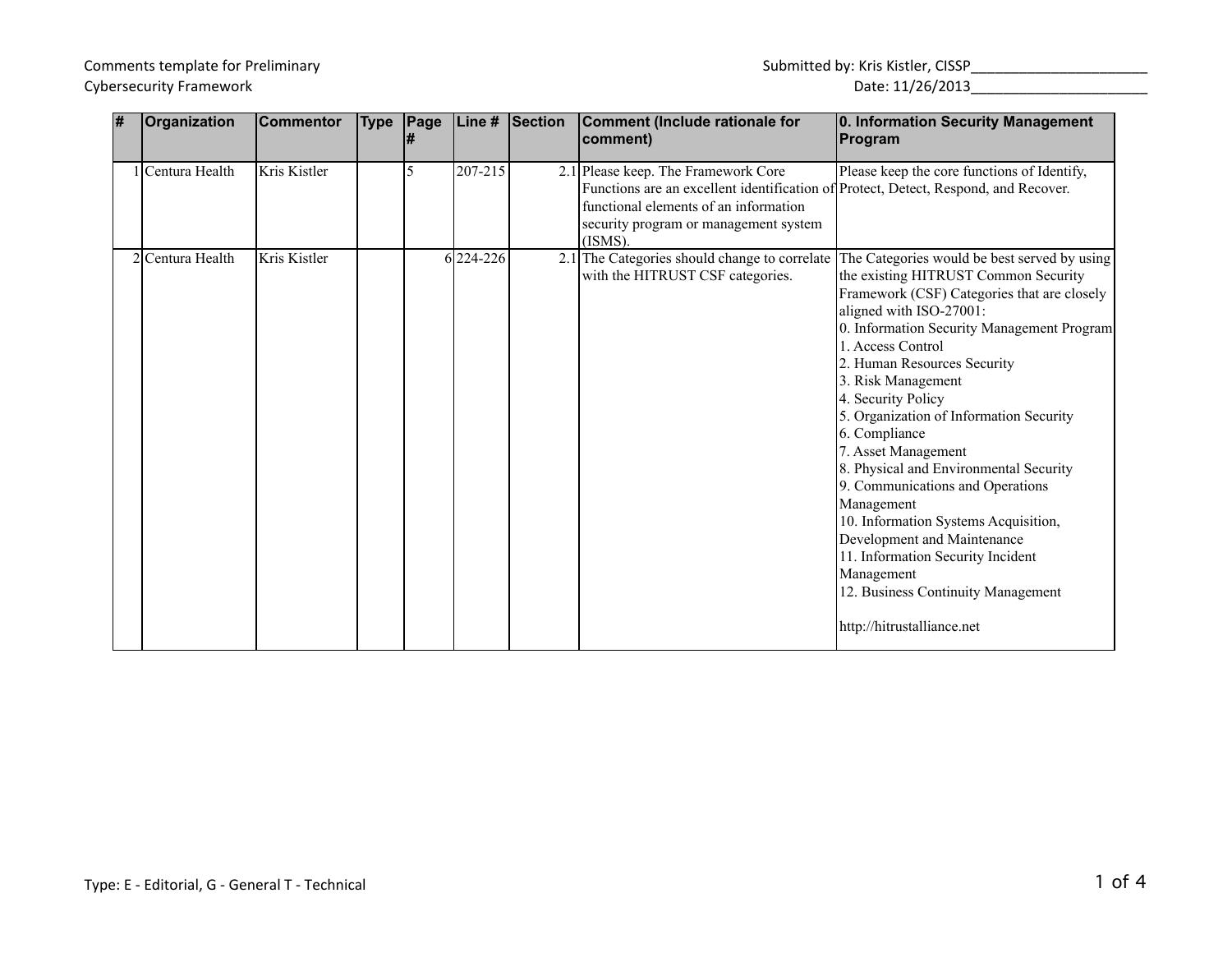| 3 Centura Health | Kris Kistler | 6 232-237 | 2.1 Informative references should mimic the | HITRUST CSF Authoritative sources:              |
|------------------|--------------|-----------|---------------------------------------------|-------------------------------------------------|
|                  |              |           | HITRUST Authoritative sources and           | 201 CMR 17.00 State of Massachusetts Data       |
|                  |              |           | consist of already existing control         | Protection Act                                  |
|                  |              |           | references such as the ones listed.         | ISO/IEC 27001:2005                              |
|                  |              |           | Controls should be cross-mapped to the      | ISO/IEC 27002:2005                              |
|                  |              |           | various sources similar to the way          | ISO/IEC 27799:2008                              |
|                  |              |           | HITRUST has done.                           | CMS Information Security ARS 2010 v1.0          |
|                  |              |           |                                             | COBIT <sub>4.1</sub>                            |
|                  |              |           |                                             | HIPAA (CFR part 164 Sections 308, 310,          |
|                  |              |           |                                             | 312, 314 and 316)                               |
|                  |              |           |                                             | HITECH Act (CFR Parts 160 and 164)              |
|                  |              |           |                                             | Encryption / Destruction Guidance (CFR          |
|                  |              |           |                                             | parts 160 and 164                               |
|                  |              |           |                                             | Federal Register 21 CFR Part 11                 |
|                  |              |           |                                             | 16 CFR Part 681 - Identity Theft Red Flags      |
|                  |              |           |                                             | rules                                           |
|                  |              |           |                                             | NIST Special Publication 800-53 Revision 3      |
|                  |              |           |                                             | NIST Special Publication 800-66                 |
|                  |              |           |                                             | Payment Card Industry (PCI) DSS v2.0            |
|                  |              |           |                                             | Cloud Security Alliance (CSA) Cloud             |
|                  |              |           |                                             | Controls Matrix v1                              |
|                  |              |           |                                             | The Joint Commission (formerly Joint            |
|                  |              |           |                                             | Commission on the Accreditation of              |
|                  |              |           |                                             | Healthcare Organizations JCAHO)                 |
|                  |              |           |                                             | NRS: Chapter 603A - State of Nevada             |
|                  |              |           |                                             | In addition to ISO-27001, NIST 800-53 and       |
|                  |              |           |                                             | related documents, other ideal sources of best  |
|                  |              |           |                                             | practices and standards are the SANS Institute  |
|                  |              |           |                                             | top 20 critical security controls.              |
|                  |              |           |                                             | http://www.sans.org/critical-security-controls/ |
|                  |              |           |                                             |                                                 |
| 4 Centura Health | Kris Kistler | 9321-389  | 2.4 The Framework Implementation Tier       | Effectiveness should be measured by utilizing   |
|                  |              |           | system should be replaced with the          | the HITRUST CSF Program Review for              |
|                  |              |           | existing HITRUST PRISMA Maturity            | Information Security Management Assistance      |
|                  |              |           | Model to measure program effectiveness.     | (PRISMA) maturity model available here:         |
|                  |              |           |                                             | http://www.hitrustalliance.net/HITRUST%20       |
|                  |              |           |                                             | Healthcare%20InfoSec%20Trends.pdf               |
|                  |              |           |                                             |                                                 |
|                  |              |           |                                             |                                                 |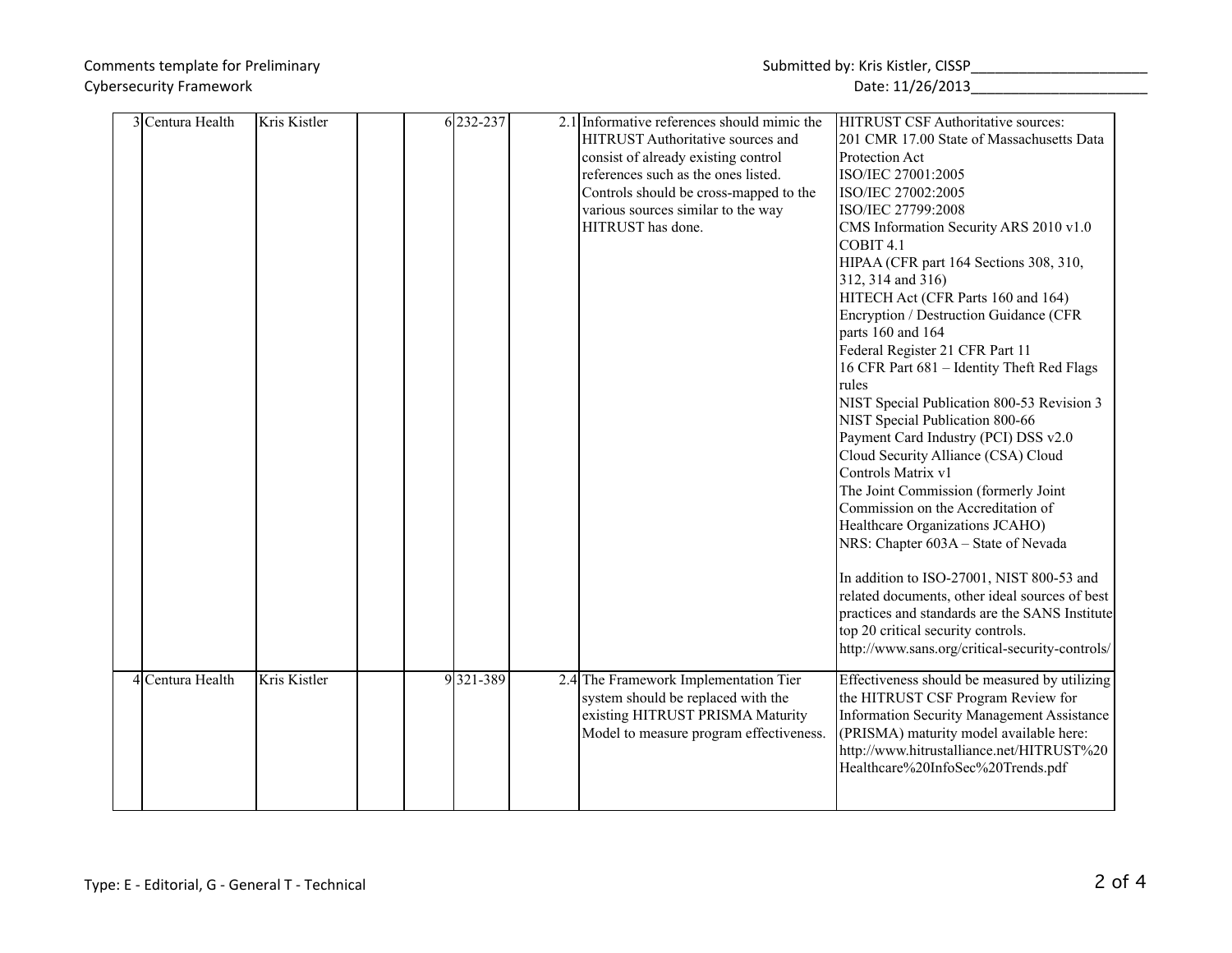| 5 Centura Health | Kris Kistler |  | 13 457-492 Appendix The subcategory controls are too vague.<br>More specific and directly auditable<br>controls should be specified. Please<br>reference HITRUST Controls and Control Controls and Control Elements<br>Elements                                                                                     | The subcategory controls are too vague. More<br>specific and directly auditable controls should<br>be specified. Please reference HITRUST |
|------------------|--------------|--|---------------------------------------------------------------------------------------------------------------------------------------------------------------------------------------------------------------------------------------------------------------------------------------------------------------------|-------------------------------------------------------------------------------------------------------------------------------------------|
| 6 Centura Health | Kris Kistler |  | We frequently struggle with vendors and<br>exposures from their systems, especially<br>in the biomedical device field. The<br>framework should consistently require the requirements.<br>same level of access controls, hardening,<br>logging, and vulnerability remediation<br>controls from any networked device. | Require Third Party Vendors, Business<br>Partners, Bio-Medical and any other<br>networked system to adhere to same                        |